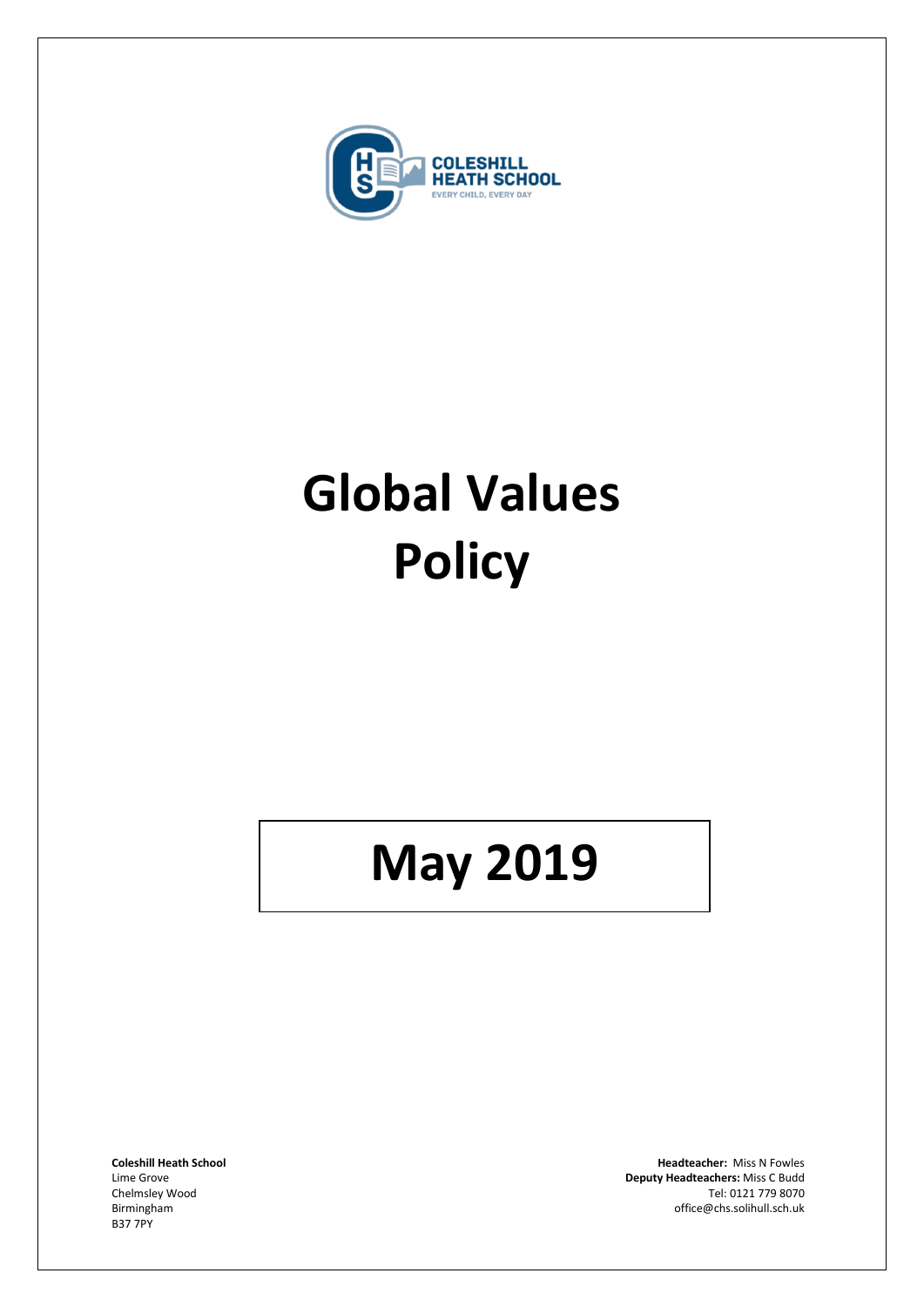### **COLESHILL HEATH SCHOOL**

### **Global Values**

Coleshill Heath Primary School is committed to serving its community. It recognises the multicultural, multi faith and ever-changing nature of the United Kingdom. It also understands the vital role it has in ensuring that groups or individuals within the school are not subjected to intimidation or radicalisation by those wishing to unduly, or illegally, influence them.

It follows equal opportunities law which guarantees that there will be no discrimination against any individual or group, regardless of faith, ethnicity, gender, sexuality, political or financial status, or similar. Coleshill Heath Primary School is dedicated to preparing children for their adult life beyond the formal curriculum and ensuring that it promotes and reinforces British Values to all its children.

The Government emphasises that schools are required to ensure that key 'British Values' are taught in all UK schools. The government set out its definition of British Values in the 2011 Prevent Strategy.

The four British Values are:

- Democracy
- The rule of law
- Individual liberty
- Mutual respect for and tolerance of those of different faiths and beliefs

The school uses strategies within the National Curriculum and beyond to secure such outcomes for children. The examples that follow show some of the many ways Coleshill Heath Primary School seeks to embed British values.

#### **Democracy**

We have a School Parliament currently represented by children from Year 3 through to Year 6 and all are elected democratically each academic year. The principle of democracy is explored through our elections for the School Parliament and Code Captains. Pupils in Year 6 have the opportunity to apply for and become Code Captains for the school year. All these positions include taking on roles of responsibility for the wider school, including doing tours of the school for many different visitors, supporting younger children at lunchtime and play time, helping in the school office delivering messages, co-leading assemblies, promoting change within the school by ensuring a pupil voice is heard. The principle of democracy is explored further through our British Value lessons.

#### **The Rule of Law**

The importance of laws/rules, whether they be those that govern the class, the school or the country are consistently reinforced at Coleshill Heath Primary School through our core values and rules (Ready, Respectful and Safe), certificates being given at our weekly R.E.C.I.P.E and Jigsaw assemblies, our PSHE curriculum (Jigsaw), rewards and sanctions in the school, our diverse curriculum and our restorative approach system to fall-outs where children are encouraged to make the right choices, to self-regulate and change their behaviours.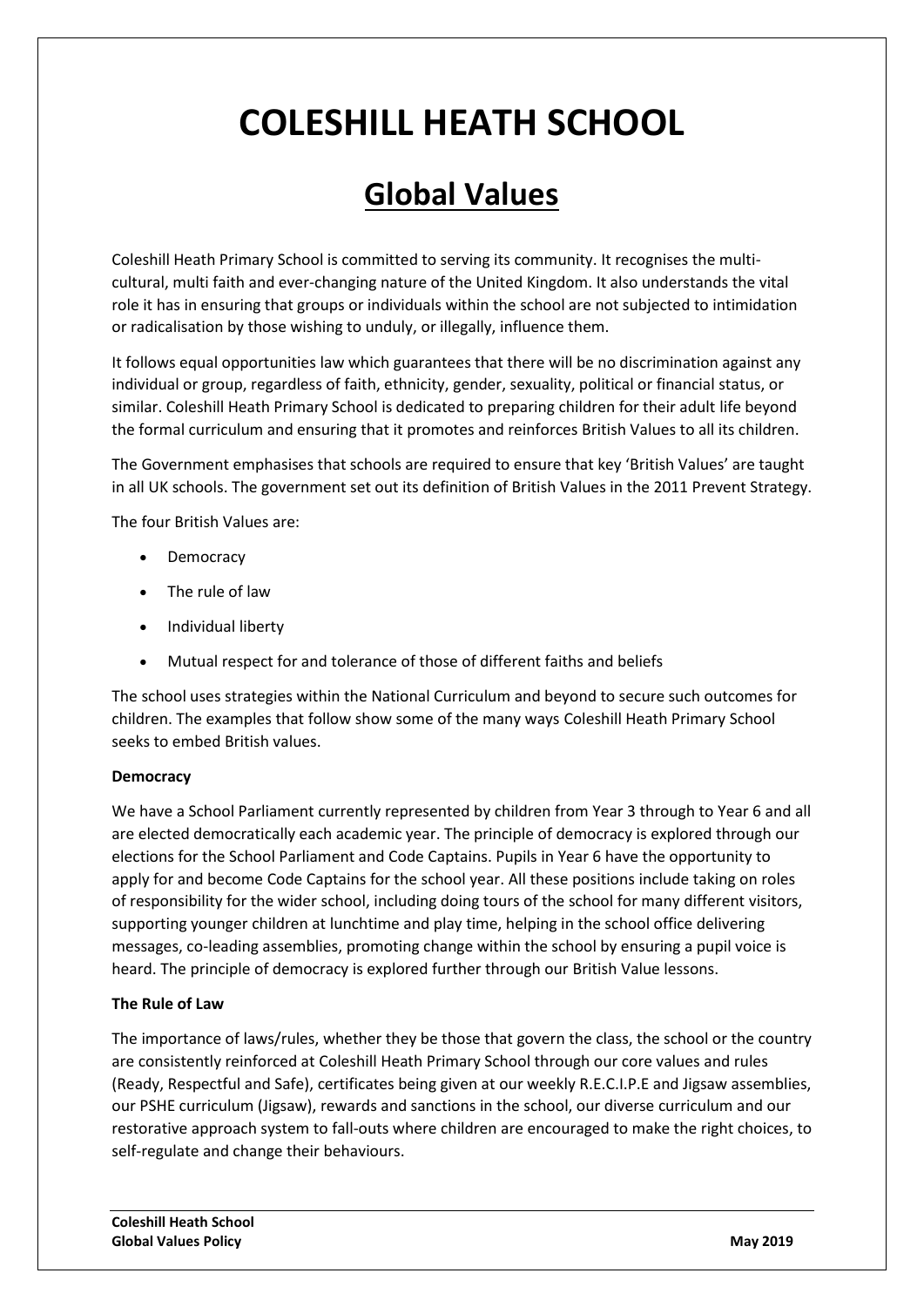These combined teach the children the values and reasons behind rules and laws; that they govern and protect us, the responsibilities that this involves and the consequences when laws are broken. We also have regular visits from authorities such as the health service, fire service and police.

#### **Individual Liberty**

Our children are actively encouraged to make choices, knowing that they are in a safe and supportive environment. Children are encouraged to know, understand and exercise their rights and personal freedoms and are advised how to do this safely through our learning on e-safety, the PSHE curriculum (Jigsaw), our anti-bullying programme, circle time and visits from agencies like the NSPCC.

#### **Mutual Respect and Tolerance of those of Different Faiths and Beliefs**

Mutual respect is at the heart of our values – everything we do, we do together. Children learn that their behaviours have an effect on their own rights and the rights of others.

Our diverse curriculum helps us to learn respect and tolerance for others through finding out how history has shaped our country and the wider world, through a comprehensive RE curriculum (Discovery) where children learn about our world faiths and ask big questions (e.g. what does it mean to live together in one world?). Through geography children learn about other cultures and the needs of others around the world, through our Jigsaw PSHE curriculum (e.g. Supporting different charities – our local Food bank, Helping Hands, NSPCC, Children in Need and Comic Relief) and through visits out (e.g. different places of worship), and visitors in (e.g. City Mission to take assemblies and visitors from a range of communities and organisations).

#### **Social, Moral, Spiritual and Cultural**

A great deal of what we cover for SMSC is mentioned above.

Our core school values are explicitly taught each term, reinforcing their importance and developing pupil's understanding of them.

To further develop SMSC we have regular groups and individual sessions run by our school mentors to encourage self-esteem in children, thinking about choices and consequences and using drawing and talking. All teachers specifically meet the personal and social needs of the children in their class so that they are all able to access learning.

We hold a weekly celebration assemblies which celebrate various aspects of our school life including our PSHE theme. We have Peacemakers and daily Behaviour Stars who promote and model excellent behaviour and positive relationships.

Local church groups come into school on a regular basis to lead assemblies and understanding of all major faiths is developed through our R.E Discovery scheme of work.

All pupils are constantly and consistently rewarded for positive behaviours via our dojo system, which the overwhelming majority of parents and carers are signed up to; therefore receiving regular positive feedback on children's positive input to school life and learning.

A room within the school is used by SOLAR ensuring that our children have increased access to local mental health resources.

At Coleshill Heath Primary School we strive to ensure that our children will leave us with a strong foundation of values upon which they can build a successful life and make a successful contribution to our global society.